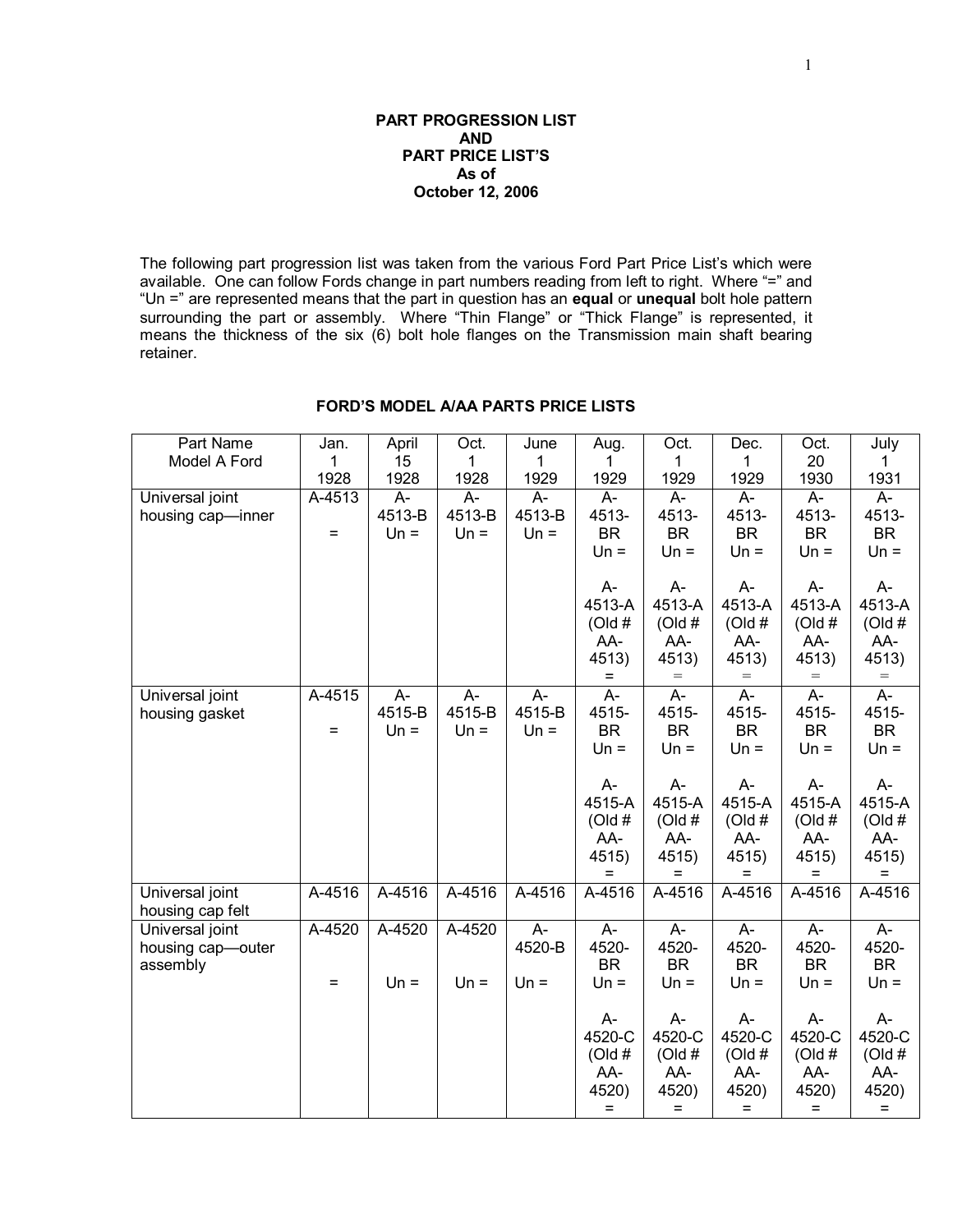| A-7085<br>A-<br>A-<br>A-<br>$A -$<br>Transmission main<br>A-<br>A-                     | A-           | $A -$     |
|----------------------------------------------------------------------------------------|--------------|-----------|
| 7085-B<br>7085-B<br>7085-C<br>7085-<br>7085-<br>7085-<br>shaft bearing retainer<br>$=$ | 7085-        | 7085-     |
| <b>BR</b><br><b>BR</b><br><b>BR</b><br>Thin<br>$Un =$<br>$Un =$<br>$Un =$              | <b>BR</b>    | <b>BR</b> |
| Thin<br>Thin<br><b>Thick</b><br>$Un =$<br>$Un =$<br>$Un =$<br>Flange                   | $Un =$       | $Un =$    |
| Thin<br>Thin<br>Thin<br>Flange<br>Flange<br>Flange                                     | Thin         | Thin      |
| Flange<br>Flange<br>Flange                                                             | Flange       | Flange    |
|                                                                                        |              |           |
| A-<br>A-<br>A-                                                                         | A-           | A-        |
| 7085-A<br>7085-A<br>7085-A                                                             | 7085-A       | 7085-A    |
| $=$<br>$=$<br>$=$                                                                      | $=$          | $=$       |
| <b>Thick</b><br><b>Thick</b><br>Thick                                                  | <b>Thick</b> | Thick     |
| Flange<br>Flange<br>Flange                                                             | Flange       | Flange    |
| Universal joint<br>А-<br>$A -$<br>A-<br>A-<br>A-<br>A-<br>A-                           | A-           | A-        |
| 20915<br>20905<br>20905<br>20915<br>20915<br>20905<br>20905<br>housing cap bolt        | 20905        | 20905     |
| Universal joint<br>$A-$<br>$A -$<br>А-<br>А-<br>A-<br>A-<br>A-                         | A-           | А-        |
| 21741<br>21741<br>21741<br>21741<br>21741<br>21741<br>21741<br>housing cap bolt nut    | 21741        | 21741     |
| Universal joint<br>$A -$<br>$A -$<br>A-<br>$A -$<br>$A -$<br>A-<br>A-                  | $A -$        | A-        |
| 22245<br>22245<br>22245<br>22245<br>22245<br>22245<br>22245<br>housing cap lock        | 22245        | 22245     |
| washer                                                                                 |              |           |
| Universal joint<br>$A -$<br>$A -$<br>$A -$<br>$A -$<br>$A -$<br>$A -$<br>$A -$         | $A -$        | $A -$     |
| 20931<br>20931<br>20953*<br>20953*<br>20953*<br>20931<br>20953*<br>housing cap to      | 20953        | 20953     |
| transmission bolt                                                                      |              |           |
| $A -$<br>A-<br>A-<br>Universal joint<br>A-<br>A-<br>A-<br>$A -$                        | $A -$        | A-        |
| 21745<br>21745<br>21745<br>21745<br>21745<br>21745<br>21745<br>housing cap to          | 21745        | 21745     |
| transmission bolt nut                                                                  |              |           |
| $A -$<br>$A-$<br>A-<br>$A -$<br>$A -$<br>A-<br>$A -$<br>Universal joint                | $A-$         | $A-$      |
| 23534<br>23534<br>23534<br>23534<br>23534<br>23534<br>23534<br>housing cap to          | 23534        | 23534     |
| transmission bolt                                                                      |              |           |
| cotter                                                                                 |              |           |

\* The bolt size was a mistake in the Parts Price List.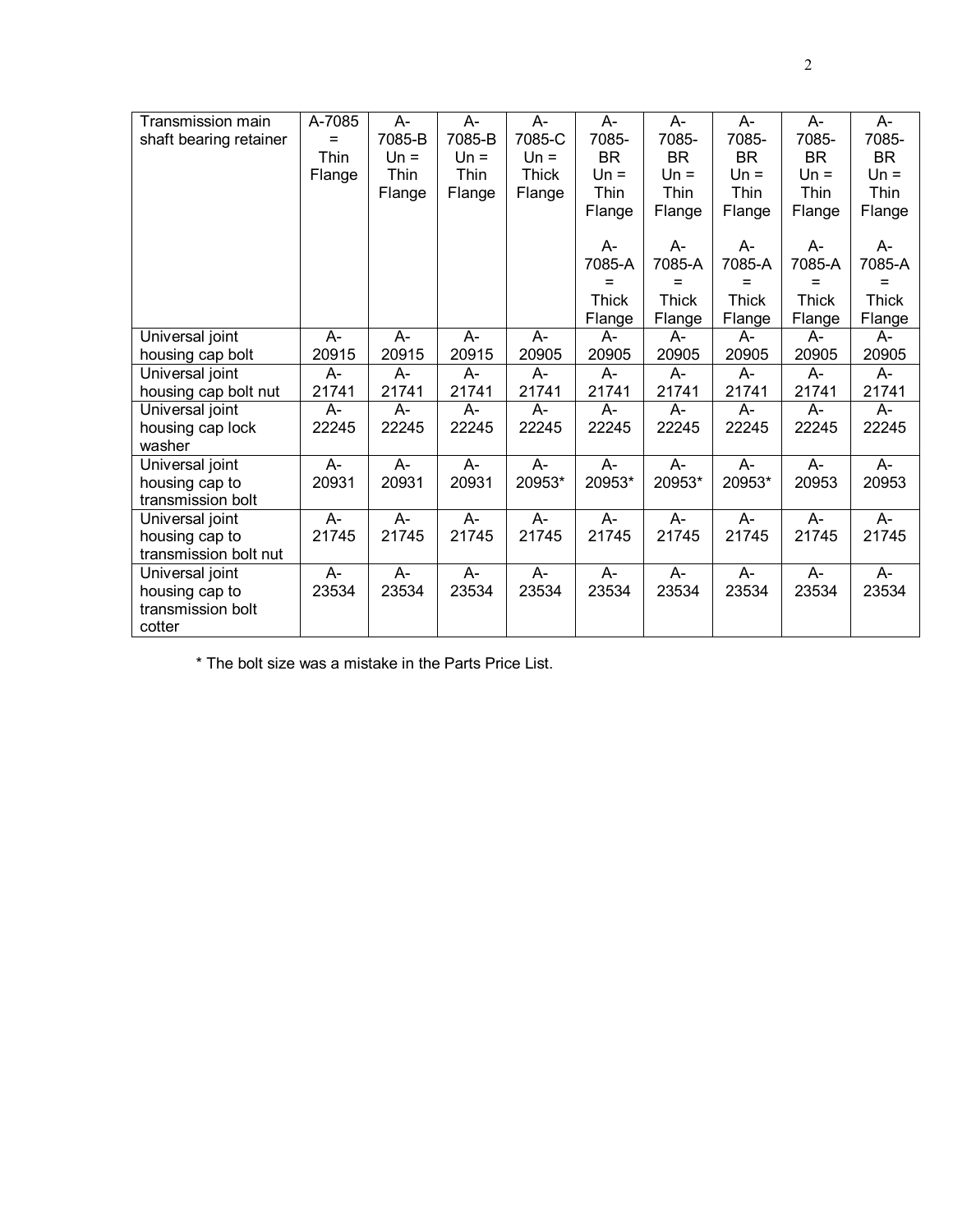| 1<br>1<br>1<br>1929**<br>1928<br>1929<br>1929<br>1931<br>1928<br>1928<br>1929<br>1930<br><b>REAR AXLE</b><br><b>WORM TYPE</b><br>AA-<br>AA-<br>AA-<br>A-<br>$A-$<br>A-<br>A-<br>Universal joint<br>A-<br>4513<br>4513-A<br>4513-A<br>4513-A<br>4513-A<br>4513-A<br>4513<br>4513<br>housing cap-inner<br>(Old#<br>(Old#<br>(Old#<br>(Old#<br>(Old #<br>AA-<br>AA-<br>AA-<br>AA-<br>AA-<br>4513<br>4513)<br>4513)<br>4513)<br>4513<br>A-4520<br>A-4520<br>A-<br>A-<br>Universal joint<br>А-<br>A-<br>A-<br>A-<br>4520-<br>4520-B<br>4520-B<br>4520-B<br>4520-B<br>4520-<br>housing cap-outer<br><b>BR</b><br><b>BR</b><br>front assembly<br>Universal joint<br>AA-<br>AA-<br>AA-<br>A-<br>A-<br>$A -$<br>A-<br>A-<br>4520-C<br>4520-C<br>4520-C<br>4520<br>4520<br>4520<br>4520-C<br>4520-C<br>housing cap-outer<br>(Old#<br>(Old#<br>(Old#<br>rear assembly<br>(Old#<br>(Old#<br>AA-<br>AA-<br>AA-<br>AA-<br>AA-<br>4520<br>4520)<br>4520)<br>4520)<br>4520<br>AA-<br>Universal joint<br>No<br>No<br>AA-<br>AA-<br>AA-<br>AA-<br>No<br>4521-<br>shim<br>shim<br>shim<br>4521-B<br>4521-R<br>4521-R<br>4521-<br>housing shim<br>AR<br>AR<br>$\overline{A}$<br>$\overline{A}$<br>Universal joint<br>A-4515<br>A-<br>A-<br>A-<br>A-<br>$A -$<br>4515-A<br>4515-A<br>4515-A<br>4515-A<br>4515-A<br>4515-A<br>4515-A<br>housing inner cap<br>(Old#<br>(Old#<br>(Old#<br>(Old#<br>(Old#<br>gasket<br>AA-<br>AA-<br>AA-<br>AA-<br>AA-<br>4515<br>4515)<br>4515)<br>4515)<br>4515<br>Universal joint<br>A-4516<br>A-4516<br>A-4516<br>A-4516<br>A-4516<br>A-4516<br>A-4516<br>A-4516<br>housing cap felt<br>Universal joint<br>A-<br>A-<br>A-<br>A-<br>$A -$<br>$A -$<br>$A -$<br>$A -$<br>20905<br>20905<br>20905<br>20905<br>20905<br>20905<br>20905<br>20905<br>housing cap bolt<br>Universal joint<br>A-<br>А-<br>А-<br>А-<br>$A -$<br>А-<br>А-<br>A-<br>21741<br>21741<br>21741<br>21741<br>21741<br>21741<br>21741<br>21741<br>housing cap nut<br>Universal joint<br>A-<br>A-<br>A-<br>A-<br>A-<br>A-<br>A-<br>A-<br>22245<br>22245<br>22245<br>22245<br>22245<br>22245<br>22245<br>22245<br>housing cap bolt lock<br>washer<br>$A-$<br>A-<br>A-<br>A-<br>A-<br>A-<br>A-<br>Universal joint<br>A- | Part Name      | Jan. | April | Oct.  | June  | Aug.  | Oct.  | Dec.  | Oct.  | July  |
|------------------------------------------------------------------------------------------------------------------------------------------------------------------------------------------------------------------------------------------------------------------------------------------------------------------------------------------------------------------------------------------------------------------------------------------------------------------------------------------------------------------------------------------------------------------------------------------------------------------------------------------------------------------------------------------------------------------------------------------------------------------------------------------------------------------------------------------------------------------------------------------------------------------------------------------------------------------------------------------------------------------------------------------------------------------------------------------------------------------------------------------------------------------------------------------------------------------------------------------------------------------------------------------------------------------------------------------------------------------------------------------------------------------------------------------------------------------------------------------------------------------------------------------------------------------------------------------------------------------------------------------------------------------------------------------------------------------------------------------------------------------------------------------------------------------------------------------------------------------------------------------------------------------------------------------------------------------------------------------------------------------------------------------------------------------------------------------------------------------------------------------------------------------------------------------------|----------------|------|-------|-------|-------|-------|-------|-------|-------|-------|
|                                                                                                                                                                                                                                                                                                                                                                                                                                                                                                                                                                                                                                                                                                                                                                                                                                                                                                                                                                                                                                                                                                                                                                                                                                                                                                                                                                                                                                                                                                                                                                                                                                                                                                                                                                                                                                                                                                                                                                                                                                                                                                                                                                                                | Model AA Ford  | 1    | 15    | 1     |       |       |       | 1     | 20    |       |
|                                                                                                                                                                                                                                                                                                                                                                                                                                                                                                                                                                                                                                                                                                                                                                                                                                                                                                                                                                                                                                                                                                                                                                                                                                                                                                                                                                                                                                                                                                                                                                                                                                                                                                                                                                                                                                                                                                                                                                                                                                                                                                                                                                                                |                |      |       |       |       |       |       |       |       |       |
|                                                                                                                                                                                                                                                                                                                                                                                                                                                                                                                                                                                                                                                                                                                                                                                                                                                                                                                                                                                                                                                                                                                                                                                                                                                                                                                                                                                                                                                                                                                                                                                                                                                                                                                                                                                                                                                                                                                                                                                                                                                                                                                                                                                                |                |      |       |       |       |       |       |       |       |       |
|                                                                                                                                                                                                                                                                                                                                                                                                                                                                                                                                                                                                                                                                                                                                                                                                                                                                                                                                                                                                                                                                                                                                                                                                                                                                                                                                                                                                                                                                                                                                                                                                                                                                                                                                                                                                                                                                                                                                                                                                                                                                                                                                                                                                |                |      |       |       |       |       |       |       |       |       |
|                                                                                                                                                                                                                                                                                                                                                                                                                                                                                                                                                                                                                                                                                                                                                                                                                                                                                                                                                                                                                                                                                                                                                                                                                                                                                                                                                                                                                                                                                                                                                                                                                                                                                                                                                                                                                                                                                                                                                                                                                                                                                                                                                                                                |                |      |       |       |       |       |       |       |       |       |
|                                                                                                                                                                                                                                                                                                                                                                                                                                                                                                                                                                                                                                                                                                                                                                                                                                                                                                                                                                                                                                                                                                                                                                                                                                                                                                                                                                                                                                                                                                                                                                                                                                                                                                                                                                                                                                                                                                                                                                                                                                                                                                                                                                                                |                |      |       |       |       |       |       |       |       |       |
|                                                                                                                                                                                                                                                                                                                                                                                                                                                                                                                                                                                                                                                                                                                                                                                                                                                                                                                                                                                                                                                                                                                                                                                                                                                                                                                                                                                                                                                                                                                                                                                                                                                                                                                                                                                                                                                                                                                                                                                                                                                                                                                                                                                                |                |      |       |       |       |       |       |       |       |       |
|                                                                                                                                                                                                                                                                                                                                                                                                                                                                                                                                                                                                                                                                                                                                                                                                                                                                                                                                                                                                                                                                                                                                                                                                                                                                                                                                                                                                                                                                                                                                                                                                                                                                                                                                                                                                                                                                                                                                                                                                                                                                                                                                                                                                |                |      |       |       |       |       |       |       |       |       |
|                                                                                                                                                                                                                                                                                                                                                                                                                                                                                                                                                                                                                                                                                                                                                                                                                                                                                                                                                                                                                                                                                                                                                                                                                                                                                                                                                                                                                                                                                                                                                                                                                                                                                                                                                                                                                                                                                                                                                                                                                                                                                                                                                                                                |                |      |       |       |       |       |       |       |       |       |
|                                                                                                                                                                                                                                                                                                                                                                                                                                                                                                                                                                                                                                                                                                                                                                                                                                                                                                                                                                                                                                                                                                                                                                                                                                                                                                                                                                                                                                                                                                                                                                                                                                                                                                                                                                                                                                                                                                                                                                                                                                                                                                                                                                                                |                |      |       |       |       |       |       |       |       |       |
|                                                                                                                                                                                                                                                                                                                                                                                                                                                                                                                                                                                                                                                                                                                                                                                                                                                                                                                                                                                                                                                                                                                                                                                                                                                                                                                                                                                                                                                                                                                                                                                                                                                                                                                                                                                                                                                                                                                                                                                                                                                                                                                                                                                                |                |      |       |       |       |       |       |       |       |       |
|                                                                                                                                                                                                                                                                                                                                                                                                                                                                                                                                                                                                                                                                                                                                                                                                                                                                                                                                                                                                                                                                                                                                                                                                                                                                                                                                                                                                                                                                                                                                                                                                                                                                                                                                                                                                                                                                                                                                                                                                                                                                                                                                                                                                |                |      |       |       |       |       |       |       |       |       |
|                                                                                                                                                                                                                                                                                                                                                                                                                                                                                                                                                                                                                                                                                                                                                                                                                                                                                                                                                                                                                                                                                                                                                                                                                                                                                                                                                                                                                                                                                                                                                                                                                                                                                                                                                                                                                                                                                                                                                                                                                                                                                                                                                                                                |                |      |       |       |       |       |       |       |       |       |
|                                                                                                                                                                                                                                                                                                                                                                                                                                                                                                                                                                                                                                                                                                                                                                                                                                                                                                                                                                                                                                                                                                                                                                                                                                                                                                                                                                                                                                                                                                                                                                                                                                                                                                                                                                                                                                                                                                                                                                                                                                                                                                                                                                                                |                |      |       |       |       |       |       |       |       |       |
|                                                                                                                                                                                                                                                                                                                                                                                                                                                                                                                                                                                                                                                                                                                                                                                                                                                                                                                                                                                                                                                                                                                                                                                                                                                                                                                                                                                                                                                                                                                                                                                                                                                                                                                                                                                                                                                                                                                                                                                                                                                                                                                                                                                                |                |      |       |       |       |       |       |       |       |       |
|                                                                                                                                                                                                                                                                                                                                                                                                                                                                                                                                                                                                                                                                                                                                                                                                                                                                                                                                                                                                                                                                                                                                                                                                                                                                                                                                                                                                                                                                                                                                                                                                                                                                                                                                                                                                                                                                                                                                                                                                                                                                                                                                                                                                |                |      |       |       |       |       |       |       |       |       |
|                                                                                                                                                                                                                                                                                                                                                                                                                                                                                                                                                                                                                                                                                                                                                                                                                                                                                                                                                                                                                                                                                                                                                                                                                                                                                                                                                                                                                                                                                                                                                                                                                                                                                                                                                                                                                                                                                                                                                                                                                                                                                                                                                                                                |                |      |       |       |       |       |       |       |       |       |
|                                                                                                                                                                                                                                                                                                                                                                                                                                                                                                                                                                                                                                                                                                                                                                                                                                                                                                                                                                                                                                                                                                                                                                                                                                                                                                                                                                                                                                                                                                                                                                                                                                                                                                                                                                                                                                                                                                                                                                                                                                                                                                                                                                                                |                |      |       |       |       |       |       |       |       |       |
|                                                                                                                                                                                                                                                                                                                                                                                                                                                                                                                                                                                                                                                                                                                                                                                                                                                                                                                                                                                                                                                                                                                                                                                                                                                                                                                                                                                                                                                                                                                                                                                                                                                                                                                                                                                                                                                                                                                                                                                                                                                                                                                                                                                                |                |      |       |       |       |       |       |       |       |       |
|                                                                                                                                                                                                                                                                                                                                                                                                                                                                                                                                                                                                                                                                                                                                                                                                                                                                                                                                                                                                                                                                                                                                                                                                                                                                                                                                                                                                                                                                                                                                                                                                                                                                                                                                                                                                                                                                                                                                                                                                                                                                                                                                                                                                |                |      |       |       |       |       |       |       |       |       |
|                                                                                                                                                                                                                                                                                                                                                                                                                                                                                                                                                                                                                                                                                                                                                                                                                                                                                                                                                                                                                                                                                                                                                                                                                                                                                                                                                                                                                                                                                                                                                                                                                                                                                                                                                                                                                                                                                                                                                                                                                                                                                                                                                                                                |                |      |       |       |       |       |       |       |       |       |
|                                                                                                                                                                                                                                                                                                                                                                                                                                                                                                                                                                                                                                                                                                                                                                                                                                                                                                                                                                                                                                                                                                                                                                                                                                                                                                                                                                                                                                                                                                                                                                                                                                                                                                                                                                                                                                                                                                                                                                                                                                                                                                                                                                                                |                |      |       |       |       |       |       |       |       |       |
|                                                                                                                                                                                                                                                                                                                                                                                                                                                                                                                                                                                                                                                                                                                                                                                                                                                                                                                                                                                                                                                                                                                                                                                                                                                                                                                                                                                                                                                                                                                                                                                                                                                                                                                                                                                                                                                                                                                                                                                                                                                                                                                                                                                                |                |      |       |       |       |       |       |       |       |       |
|                                                                                                                                                                                                                                                                                                                                                                                                                                                                                                                                                                                                                                                                                                                                                                                                                                                                                                                                                                                                                                                                                                                                                                                                                                                                                                                                                                                                                                                                                                                                                                                                                                                                                                                                                                                                                                                                                                                                                                                                                                                                                                                                                                                                |                |      |       |       |       |       |       |       |       |       |
|                                                                                                                                                                                                                                                                                                                                                                                                                                                                                                                                                                                                                                                                                                                                                                                                                                                                                                                                                                                                                                                                                                                                                                                                                                                                                                                                                                                                                                                                                                                                                                                                                                                                                                                                                                                                                                                                                                                                                                                                                                                                                                                                                                                                |                |      |       |       |       |       |       |       |       |       |
|                                                                                                                                                                                                                                                                                                                                                                                                                                                                                                                                                                                                                                                                                                                                                                                                                                                                                                                                                                                                                                                                                                                                                                                                                                                                                                                                                                                                                                                                                                                                                                                                                                                                                                                                                                                                                                                                                                                                                                                                                                                                                                                                                                                                |                |      |       |       |       |       |       |       |       |       |
|                                                                                                                                                                                                                                                                                                                                                                                                                                                                                                                                                                                                                                                                                                                                                                                                                                                                                                                                                                                                                                                                                                                                                                                                                                                                                                                                                                                                                                                                                                                                                                                                                                                                                                                                                                                                                                                                                                                                                                                                                                                                                                                                                                                                |                |      |       |       |       |       |       |       |       |       |
|                                                                                                                                                                                                                                                                                                                                                                                                                                                                                                                                                                                                                                                                                                                                                                                                                                                                                                                                                                                                                                                                                                                                                                                                                                                                                                                                                                                                                                                                                                                                                                                                                                                                                                                                                                                                                                                                                                                                                                                                                                                                                                                                                                                                |                |      |       |       |       |       |       |       |       |       |
|                                                                                                                                                                                                                                                                                                                                                                                                                                                                                                                                                                                                                                                                                                                                                                                                                                                                                                                                                                                                                                                                                                                                                                                                                                                                                                                                                                                                                                                                                                                                                                                                                                                                                                                                                                                                                                                                                                                                                                                                                                                                                                                                                                                                |                |      |       |       |       |       |       |       |       |       |
|                                                                                                                                                                                                                                                                                                                                                                                                                                                                                                                                                                                                                                                                                                                                                                                                                                                                                                                                                                                                                                                                                                                                                                                                                                                                                                                                                                                                                                                                                                                                                                                                                                                                                                                                                                                                                                                                                                                                                                                                                                                                                                                                                                                                |                |      |       |       |       |       |       |       |       |       |
|                                                                                                                                                                                                                                                                                                                                                                                                                                                                                                                                                                                                                                                                                                                                                                                                                                                                                                                                                                                                                                                                                                                                                                                                                                                                                                                                                                                                                                                                                                                                                                                                                                                                                                                                                                                                                                                                                                                                                                                                                                                                                                                                                                                                |                |      |       |       |       |       |       |       |       |       |
|                                                                                                                                                                                                                                                                                                                                                                                                                                                                                                                                                                                                                                                                                                                                                                                                                                                                                                                                                                                                                                                                                                                                                                                                                                                                                                                                                                                                                                                                                                                                                                                                                                                                                                                                                                                                                                                                                                                                                                                                                                                                                                                                                                                                |                |      |       |       |       |       |       |       |       |       |
|                                                                                                                                                                                                                                                                                                                                                                                                                                                                                                                                                                                                                                                                                                                                                                                                                                                                                                                                                                                                                                                                                                                                                                                                                                                                                                                                                                                                                                                                                                                                                                                                                                                                                                                                                                                                                                                                                                                                                                                                                                                                                                                                                                                                |                |      |       |       |       |       |       |       |       |       |
|                                                                                                                                                                                                                                                                                                                                                                                                                                                                                                                                                                                                                                                                                                                                                                                                                                                                                                                                                                                                                                                                                                                                                                                                                                                                                                                                                                                                                                                                                                                                                                                                                                                                                                                                                                                                                                                                                                                                                                                                                                                                                                                                                                                                |                |      |       |       |       |       |       |       |       |       |
|                                                                                                                                                                                                                                                                                                                                                                                                                                                                                                                                                                                                                                                                                                                                                                                                                                                                                                                                                                                                                                                                                                                                                                                                                                                                                                                                                                                                                                                                                                                                                                                                                                                                                                                                                                                                                                                                                                                                                                                                                                                                                                                                                                                                |                |      |       |       |       |       |       |       |       |       |
|                                                                                                                                                                                                                                                                                                                                                                                                                                                                                                                                                                                                                                                                                                                                                                                                                                                                                                                                                                                                                                                                                                                                                                                                                                                                                                                                                                                                                                                                                                                                                                                                                                                                                                                                                                                                                                                                                                                                                                                                                                                                                                                                                                                                | housing cap to |      | 20931 | 20931 | 20931 | 20931 | 20931 | 20931 | 20931 | 20931 |
| transmission bolt                                                                                                                                                                                                                                                                                                                                                                                                                                                                                                                                                                                                                                                                                                                                                                                                                                                                                                                                                                                                                                                                                                                                                                                                                                                                                                                                                                                                                                                                                                                                                                                                                                                                                                                                                                                                                                                                                                                                                                                                                                                                                                                                                                              |                |      |       |       |       |       |       |       |       |       |
| $\overline{A}$ -<br>$A -$<br>$\overline{A}$ -<br>$\overline{A}$<br>$A -$<br>$A -$<br>$A -$<br>$\overline{A}$<br>Universal joint                                                                                                                                                                                                                                                                                                                                                                                                                                                                                                                                                                                                                                                                                                                                                                                                                                                                                                                                                                                                                                                                                                                                                                                                                                                                                                                                                                                                                                                                                                                                                                                                                                                                                                                                                                                                                                                                                                                                                                                                                                                                |                |      |       |       |       |       |       |       |       |       |
| housing cap to<br>21745<br>21745<br>21745<br>21745<br>21745<br>21745<br>21745<br>21745<br>transmission bolt nut                                                                                                                                                                                                                                                                                                                                                                                                                                                                                                                                                                                                                                                                                                                                                                                                                                                                                                                                                                                                                                                                                                                                                                                                                                                                                                                                                                                                                                                                                                                                                                                                                                                                                                                                                                                                                                                                                                                                                                                                                                                                                |                |      |       |       |       |       |       |       |       |       |
| A-<br>A-                                                                                                                                                                                                                                                                                                                                                                                                                                                                                                                                                                                                                                                                                                                                                                                                                                                                                                                                                                                                                                                                                                                                                                                                                                                                                                                                                                                                                                                                                                                                                                                                                                                                                                                                                                                                                                                                                                                                                                                                                                                                                                                                                                                       |                |      |       |       |       |       |       |       |       |       |
| Universal joint<br>A-<br>A-<br>A-<br>A-<br>A-<br>A-<br>23534<br>23534<br>23534<br>23534<br>23534<br>23534<br>23534<br>23534<br>housing cap to                                                                                                                                                                                                                                                                                                                                                                                                                                                                                                                                                                                                                                                                                                                                                                                                                                                                                                                                                                                                                                                                                                                                                                                                                                                                                                                                                                                                                                                                                                                                                                                                                                                                                                                                                                                                                                                                                                                                                                                                                                                  |                |      |       |       |       |       |       |       |       |       |
| transmission bolt                                                                                                                                                                                                                                                                                                                                                                                                                                                                                                                                                                                                                                                                                                                                                                                                                                                                                                                                                                                                                                                                                                                                                                                                                                                                                                                                                                                                                                                                                                                                                                                                                                                                                                                                                                                                                                                                                                                                                                                                                                                                                                                                                                              |                |      |       |       |       |       |       |       |       |       |
| cotter                                                                                                                                                                                                                                                                                                                                                                                                                                                                                                                                                                                                                                                                                                                                                                                                                                                                                                                                                                                                                                                                                                                                                                                                                                                                                                                                                                                                                                                                                                                                                                                                                                                                                                                                                                                                                                                                                                                                                                                                                                                                                                                                                                                         |                |      |       |       |       |       |       |       |       |       |

\*\* The October 1, 1929 PPL was listed as "Effective June 1, 1929"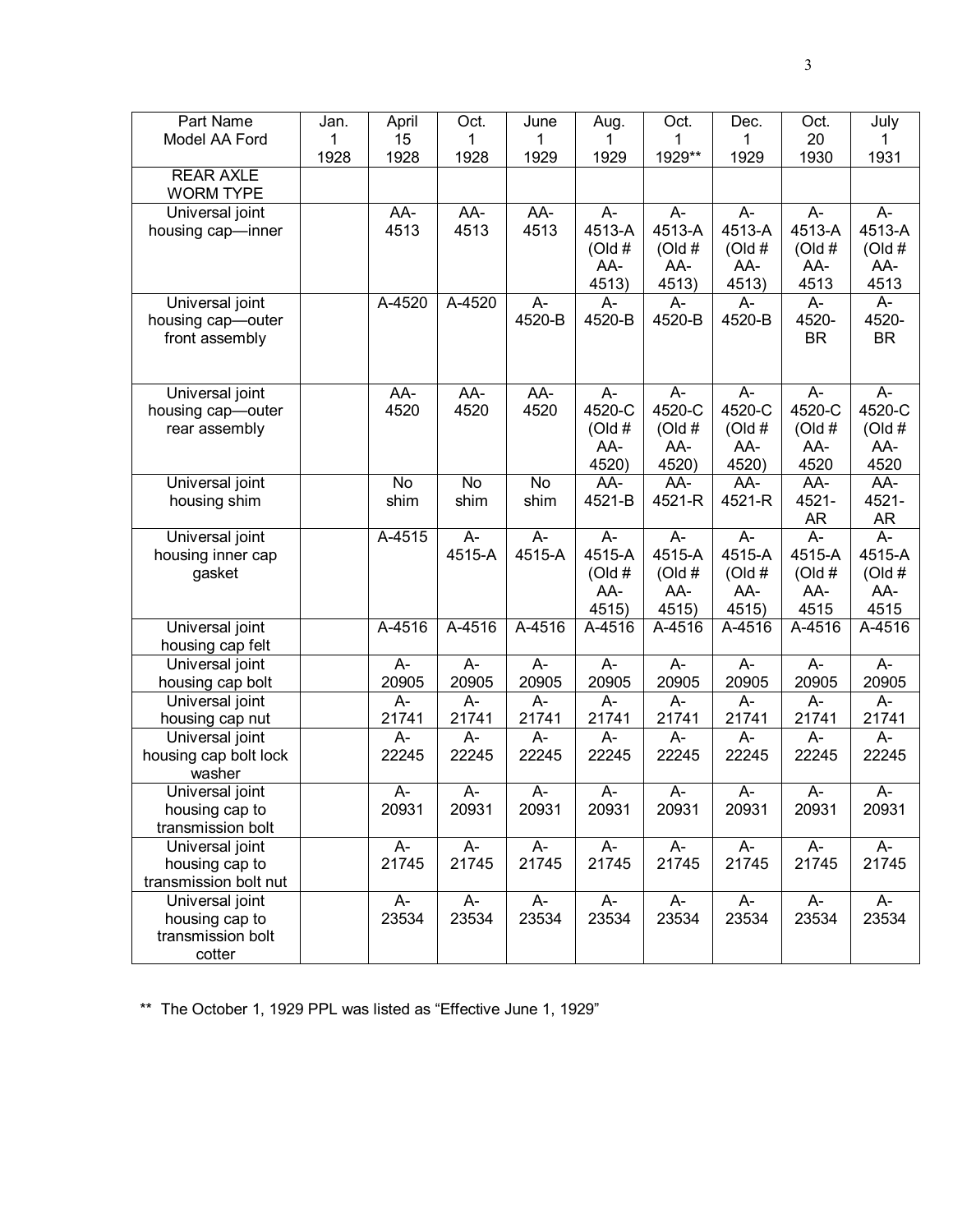| Part Name             | Jan. | April | Oct.           | June           | Aug.           | Oct.           | Dec.             | Oct.             | July           |
|-----------------------|------|-------|----------------|----------------|----------------|----------------|------------------|------------------|----------------|
| Model AA Ford         | 1    | 15    | $\mathbf 1$    | 1              | 1              | 1              | 1                | 20               | $\mathbf 1$    |
|                       | 1928 | 1928  | 1928           | 1929           | 1929           | 1929**         | 1929             | 1930             | 1931           |
| <b>REAR AXLE</b>      |      |       |                |                |                |                |                  |                  |                |
| <b>BEVEL GEAR</b>     |      |       |                |                |                |                |                  |                  |                |
| $(1928 - 1929)$       |      |       |                |                |                |                |                  |                  |                |
| Universal joint       |      |       | AA-            | AA-            | A-             | $A-$           | A-               | $A -$            | A-             |
| housing cap-inner     |      |       | 4513           | 4513           | 4513-A         | 4513-A         | 4513-A           | 4513-A           | 4513-A         |
| rear                  |      |       |                |                | (Old#          | (Old#          | (Old#            | (Old#            | (Old#          |
|                       |      |       |                |                | AA-            | AA-            | AA-              | AA-              | AA-            |
|                       |      |       |                |                | 4513)          | 4513)          | 4513)            | 4513)            | 4513)          |
| Universal joint       |      |       | $AA-$          | AA-            | A-             | A-             | $A -$            | $A-$             | $A-$           |
| housing cap-outer     |      |       | 4520           | 4520           | 4520-C         | 4520-C         | 4520-C           | 4520-C           | 4520-C         |
| rear assembly         |      |       |                |                | (Old#          | (Old#          | (Old#            | (Old#            | (Old#          |
|                       |      |       |                |                | AA-            | AA-            | AA-              | AA-              | AA-            |
|                       |      |       |                |                | 4520)          | 4520)          | 4520)            | 4520)            | 4520)          |
| Universal joint       |      |       |                |                | AA-            | AA-            | AA-              | AA-              | AA-            |
| housing cap shim      |      |       |                |                | 4521-R         | 4521-R         | 4521-R           | 4521-R           | 4521-R         |
| Universal joint       |      |       | AA-            | AA-            | $A-$           | A-             | А-               | $\overline{A}$ - | $A-$           |
| housing cap gasket    |      |       | 4515           | 4515           | 4515-A         | 4515-A         | 4515-A           | 4515-A           | 4515-A         |
|                       |      |       |                |                | (Old#          | (Old#          | (Old#            | (Old#            | (Old#          |
|                       |      |       |                |                | AA-            | AA-            | AA-              | AA-              | AA-            |
|                       |      |       |                |                | 4515)          | 4515)          | 4515)            | 4515)            | 4515)          |
| Universal joint       |      |       | A-4516         | A-4516         | A-4516         | A-4516         | A-4516           | A-4516           | A-4516         |
| housing cap felt      |      |       |                |                |                |                |                  |                  |                |
| Universal joint       |      |       | A-             | $\overline{A}$ | $\overline{A}$ | $\overline{A}$ | $A -$            | $\overline{A}$ - | $\overline{A}$ |
| housing cap bolt      |      |       | 20915          | 20905          | 20905          | 20905          | 20905            | 20905            | 20905          |
| Universal joint       |      |       | $\overline{A}$ | A-             | A-             | A-             | A-               | $\overline{A}$   | $\overline{A}$ |
| housing cap bolt nut  |      |       | 21741          | 21741          | 21741          | 21741          | 21741            | 21741            | 21741          |
| Universal joint       |      |       | A-             | $\overline{A}$ | A-             | $\overline{A}$ | $\overline{A}$ - | $\overline{A}$   | $\overline{A}$ |
| housing cap bolt lock |      |       | 22245          | 22245          | 22245          | 22245          | 22245            | 22245            | 22245          |
| washer                |      |       |                |                |                |                |                  |                  |                |
| Universal joint       |      |       | $A-$           | $A -$          | A-             | A-             | A-               | $A -$            | A-             |
| housing cap to        |      |       | 20931          | 20931          | 20931          | 20931          | 20931            | 20953            | 20953          |
| transmission bolt     |      |       |                |                |                |                |                  |                  |                |
| Universal joint       |      |       | $A-$           | A-             | $\overline{A}$ | $\overline{A}$ | $A -$            | $\overline{A}$   | $\overline{A}$ |
| housing cap to        |      |       | 21745          | 21745          | 21745          | 21745          | 21745            | 21745            | 21745          |
| transmission bolt nut |      |       |                |                |                |                |                  |                  |                |
| Universal joint       |      |       | $A -$          | $A -$          | A-             | A-             | A-               | $A -$            | $\overline{A}$ |
| housing cap to        |      |       | 23534          | 23534          | 23534          | 23534          | 23534            | 23534            | 23534          |
| transmission cotter   |      |       |                |                |                |                |                  |                  |                |

\*\* The October 1, 1929 PPL was listed as "Effective June 1, 1929"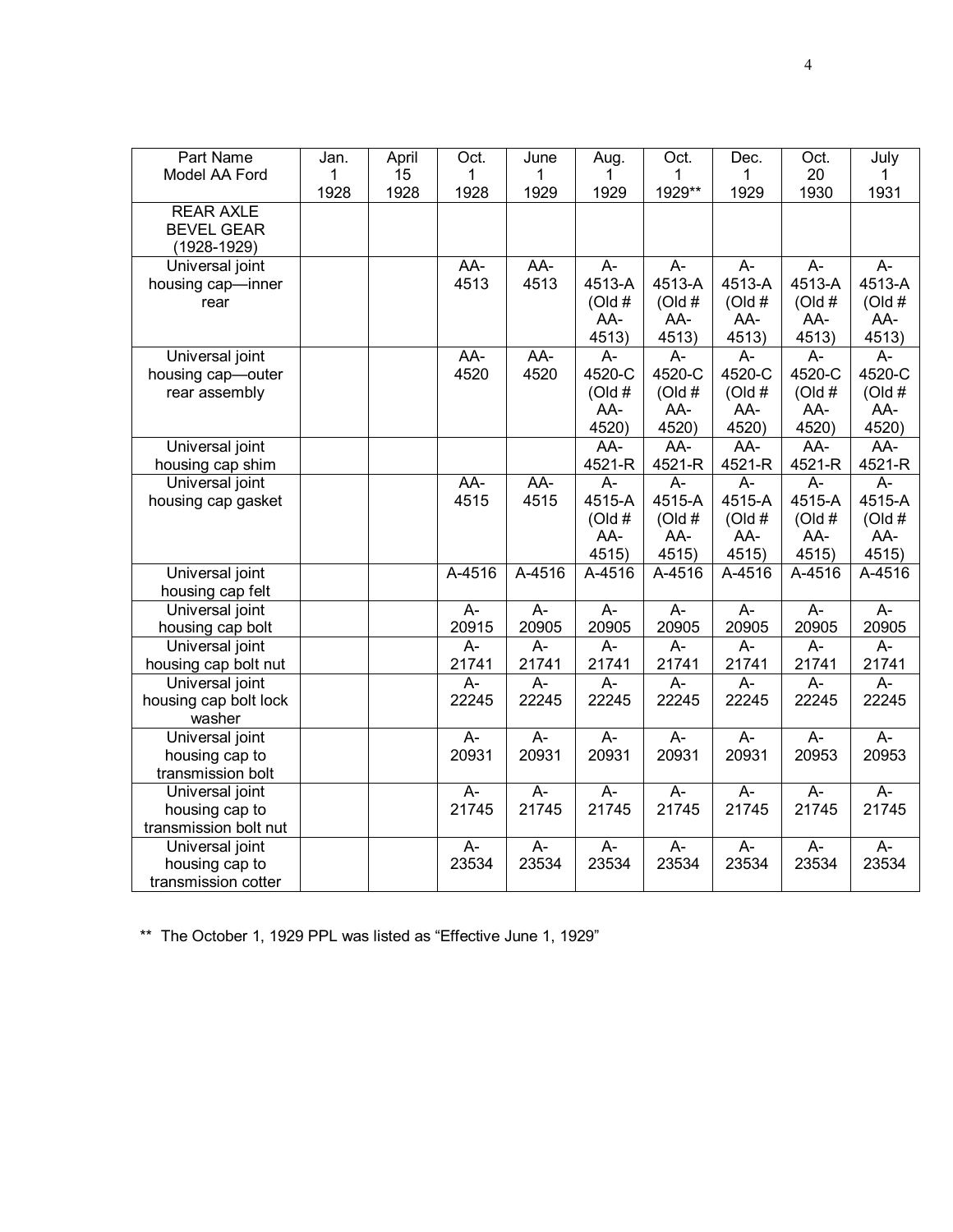| Part Name                               | Jan.      | April      | Oct.      | June      | Aug. | Oct.      | Dec.      | Oct.                 | July            |
|-----------------------------------------|-----------|------------|-----------|-----------|------|-----------|-----------|----------------------|-----------------|
| Model AA Ford                           | 1<br>1928 | 15<br>1928 | 1<br>1928 | 1<br>1929 | 1929 | 1<br>1929 | 1<br>1929 | 20<br>1930           | 1931            |
| <b>REAR AXLE</b>                        |           |            |           |           |      |           |           |                      |                 |
| <b>BEVEL GEAR</b><br>(1930)             |           |            |           |           |      |           |           |                      |                 |
| Universal joint                         |           |            |           |           |      |           |           | $A-$                 | $A-$            |
| housing cap-inner                       |           |            |           |           |      |           |           | 4513-A               | 4513-A          |
| rear                                    |           |            |           |           |      |           |           | (Old#                | (Old#           |
|                                         |           |            |           |           |      |           |           | AA-                  | AA-             |
| Universal joint                         |           |            |           |           |      |           |           | 4513)<br>$A -$       | 4513)<br>A-     |
| housing cap-outer                       |           |            |           |           |      |           |           | 4520-C               | 4520-C          |
| rear assembly                           |           |            |           |           |      |           |           | (Old#                | (Old#           |
|                                         |           |            |           |           |      |           |           | AA-                  | AA-             |
|                                         |           |            |           |           |      |           |           | 4520)                | 4520)           |
| Universal joint                         |           |            |           |           |      |           |           | $A-$                 | $A -$           |
| housing cap gasket                      |           |            |           |           |      |           |           | 4515-A               | 4515-A          |
|                                         |           |            |           |           |      |           |           | (Old#                | (Old#           |
|                                         |           |            |           |           |      |           |           | AA-<br>4515)         | $AA-$           |
| Universal joint                         |           |            |           |           |      |           |           | $\overline{A}$ -4516 | 4515)<br>A-4516 |
| housing cap felt                        |           |            |           |           |      |           |           |                      |                 |
| Universal joint                         |           |            |           |           |      |           |           | $A-$                 | $A -$           |
| housing cap bolt-                       |           |            |           |           |      |           |           | 20963                | 20963           |
| rear                                    |           |            |           |           |      |           |           |                      |                 |
| Universal joint                         |           |            |           |           |      |           |           | $A -$                | $A-$            |
| housing cap coupling                    |           |            |           |           |      |           |           | 20907                | 20907           |
| shaft bolt                              |           |            |           |           |      |           |           | $A -$                |                 |
| Universal joint<br>housing cap coupling |           |            |           |           |      |           |           | 21745                | A-<br>21745     |
| shaft nut                               |           |            |           |           |      |           |           |                      |                 |
| Universal joint                         |           |            |           |           |      |           |           | $A-$                 | $A -$           |
| housing cap coupling                    |           |            |           |           |      |           |           | 23534                | 23534           |
| shaft cotter                            |           |            |           |           |      |           |           |                      |                 |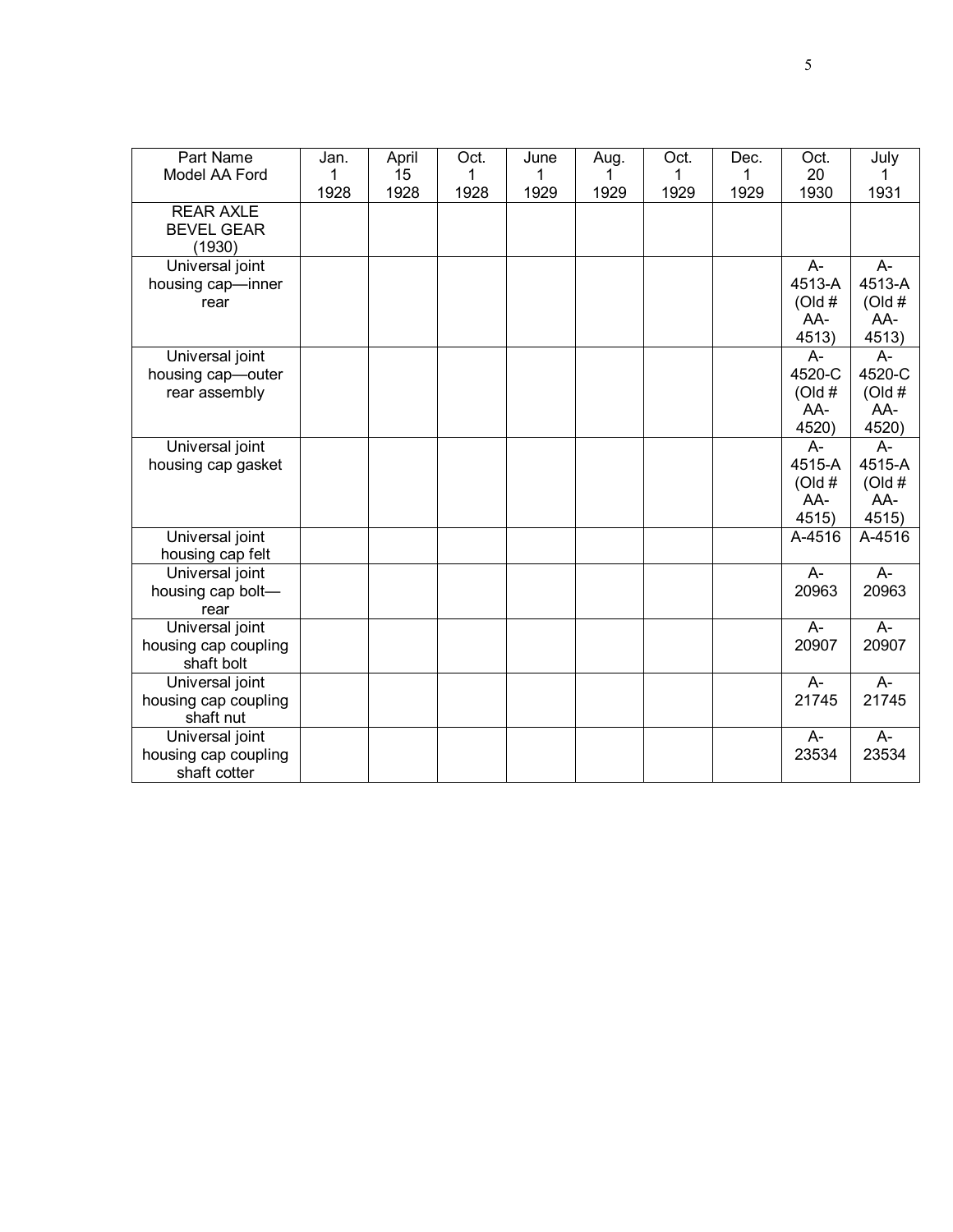## **INDIVIDUAL PART NUMBER PROGRESSION**

### **UNIVERSAL JOINT HOUSING CAP—INNER**

| <b>PART NAME</b>                       | <b>PART</b>   | <b>REASON FOR CHANGE</b>                                    |
|----------------------------------------|---------------|-------------------------------------------------------------|
| <b>AND</b>                             | <b>NUMBER</b> |                                                             |
| <b>DATE</b>                            |               |                                                             |
| Universal joint                        | A-4513        |                                                             |
| housing cap-inner;                     |               |                                                             |
| Type $1$ ;<br>Equal spaced holes;      |               |                                                             |
| No holes in bell for                   |               |                                                             |
| lubrication;                           |               |                                                             |
| Start of production                    |               |                                                             |
| November 10, 1927                      | A-4513-A      | To be used on first 1000 cars.                              |
| Unknown date                           | A-4513-AR     | (To be used on first 3400 cars).                            |
| (Probably mid-                         |               | Used October to mid-December, 1927                          |
| December, 1927)                        |               |                                                             |
| March 29, 1928                         | AA-4513       |                                                             |
| March 18, 1929                         | A-4513-A      | Replaces A-4513-B for all production requirements.          |
|                                        |               |                                                             |
| Universal joint                        | A-4513-B      | New number, new design.                                     |
| housing cap-inner;                     |               | Specified use after 1000 cars.                              |
| Type $2$ ;                             |               |                                                             |
| <b>Unequal spaced</b>                  |               |                                                             |
| holes;                                 |               |                                                             |
| No holes in bell for                   |               |                                                             |
| lubrication;                           |               |                                                             |
| November 10, 1927<br>December 19, 1927 | A-4513-B      | Specified use after 3400 cars instead of 1000 cars.         |
|                                        |               | Used from mid-December, 1927 to mid-March, 1929.            |
| March 18, 1929                         | A-4513-BR     | Replaced by A-4513-A                                        |
|                                        |               |                                                             |
| Universal joint                        | A-4513-A      | Used from mid-March, 1929 through production.               |
| housing cap-inner;                     |               |                                                             |
| Type 3;                                |               | Same as Type 1 except it has two holes in the bell part for |
| Equal spaced holes;                    |               | lubrication.                                                |
| Two holes in bell for                  |               |                                                             |
| lubrication;                           |               |                                                             |
| March 18, 1929                         |               |                                                             |

**Note: Interesting thought on the "3400 car" concept. Ford changed the "1000 car" usage to "3400 car" usage during this time more than likely to use up parts. Engine number \*A3400\* was stamped on December 21, 1927. So up to this point, the "equal spacing" assemblies were in use as the Transmission main shaft bearing retainer, A-7085, had to be bolted to the transmission in order to hold the rear bearing in place.** 

**So, why are there not more of these early, "equal spaced" assemblies around? Why do some of these early cars (start of production to mid-December, 1927) have the "later unequal spaced assemblies" on them where they should have the "equal spaced assemblies"? Were they changed out for some reason or did they actually go up to 3400 units? These are good questions which have been brought up by many early Model A restorers today. Just where are these early assemblies? We are only dealing with about**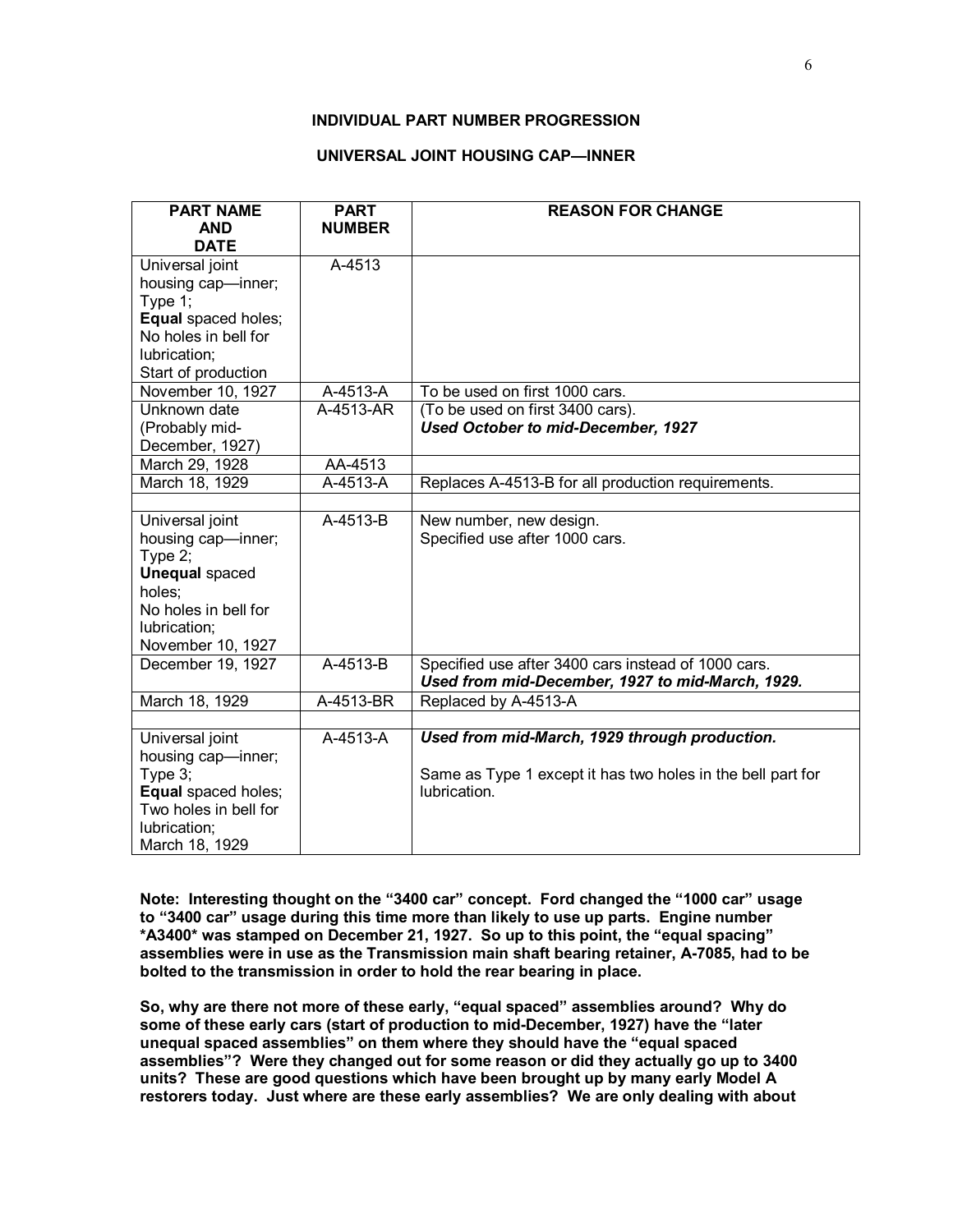**3400 units. Could they have been replaced over the years? Who knows. Should we doubt the Ford Release information? I will leave that up to your own personal thoughts.**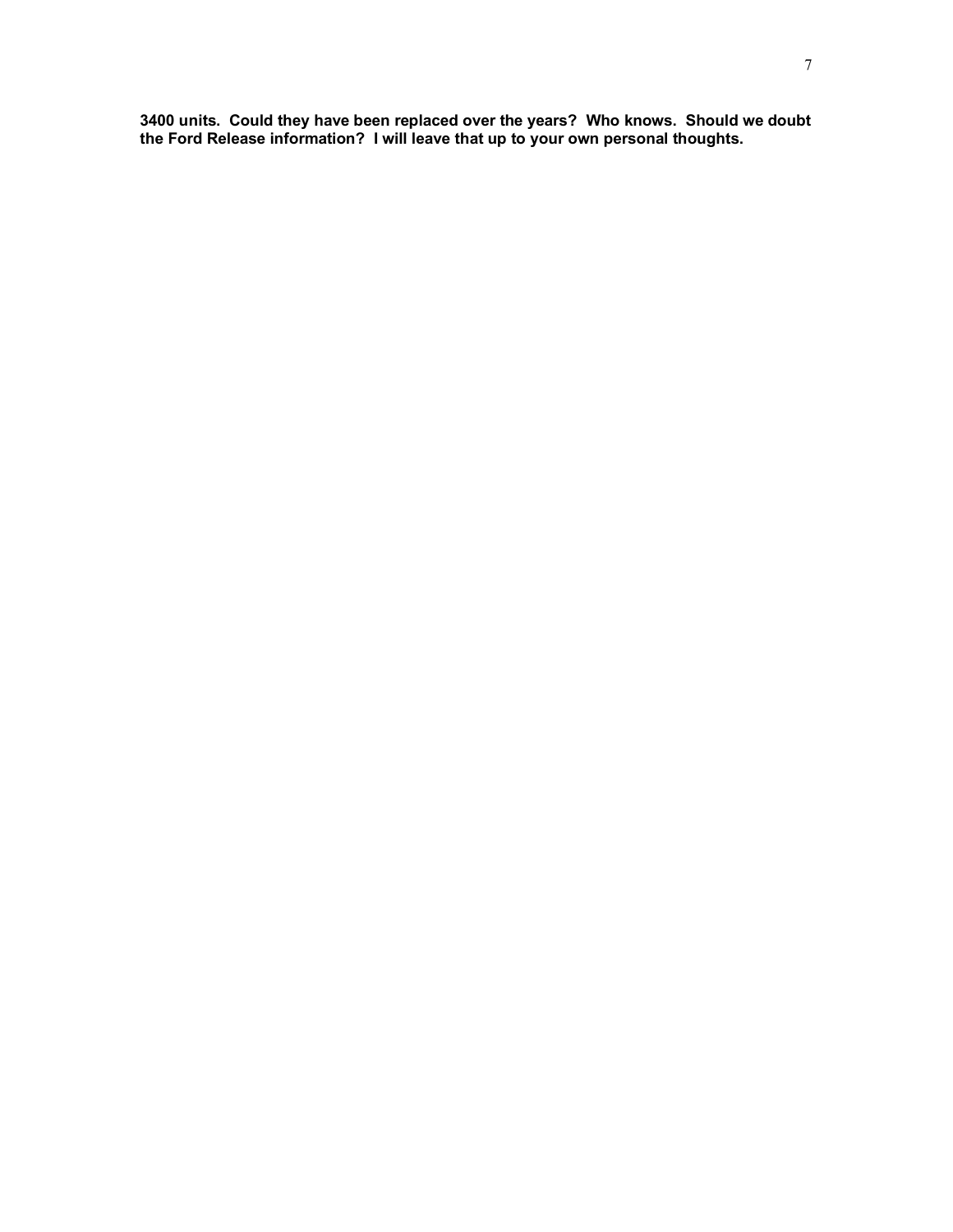# **TRANSMISSION MAIN SHAFT BEARING RETAINER**

| <b>PART NAME</b>                      | <b>PART</b>   | <b>REASON FOR CHANGE</b>                                           |
|---------------------------------------|---------------|--------------------------------------------------------------------|
| <b>AND</b>                            | <b>NUMBER</b> |                                                                    |
| <b>DATE</b>                           |               |                                                                    |
| Transmission main                     | A-7085        |                                                                    |
| shaft bearing retainer;<br>Type 1;    |               |                                                                    |
| Equal spaced holes;                   |               |                                                                    |
| Thin flanges;                         |               |                                                                    |
| Start of production                   |               |                                                                    |
| November 10, 1927                     | A-7085-A      | Specified use on first 1000 cars.                                  |
|                                       |               | Used October to mid-December, 1927.                                |
| February 11, 1929                     | A-7085-A      | Obsolete                                                           |
|                                       |               |                                                                    |
| Transmission main                     | A-7085-B      | New number, new design.                                            |
| shaft bearing retainer;<br>Type $2$ ; |               | Specified use after 1000 cars.                                     |
| <b>Unequal</b> spaced holes;          |               |                                                                    |
| Thin flanges;                         |               |                                                                    |
| November 10, 1927                     |               |                                                                    |
| October 9, 1928                       | A-7085-B      | Obsolete.                                                          |
|                                       |               | Used mid-December, 1927 through mid-October, 1928                  |
|                                       |               | (when the service brake system changed from the                    |
|                                       |               | "Service Brake Equalizer" brake system to the "Solid               |
|                                       |               | Service Brake Cross Shaft" brake system).<br>Replaced by A-7085-C. |
|                                       |               |                                                                    |
| Transmission main                     | A-7085-C      | New number.                                                        |
| shaft bearing retainer;               |               |                                                                    |
| Type 3;                               |               |                                                                    |
| <b>Unequal</b> spaced holes;          |               |                                                                    |
| Thick flanges;                        |               |                                                                    |
| October 9, 1928                       |               |                                                                    |
| March 15, 1929                        | A-7085-C      | Obsolete.<br>Used from mid-October, 1928 to mid-March, 1929.       |
|                                       |               | Replaced by A-7085-A1.                                             |
|                                       |               |                                                                    |
| Transmission main                     | A-7085-A      | Redesigned, reinstated.                                            |
| shaft bearing retainer;               | (Some parts   | Used from mid-March, 1929 through late June, 1929.                 |
| Type 4;                               | may have A-   | Replaces A-7085-C.                                                 |
| Equal spaced holes;                   | 7085-A1 on    |                                                                    |
| Thick flanges;                        | them)         |                                                                    |
| March 15, 1929                        |               |                                                                    |
| Transmission main                     | A-7085-A1     | Added a flange at the center thus changing the diameter of the     |
| shaft bearing retainer;               |               | hole from 2-1/2 inches to 1-27/32 inches.                          |
| Type $5$ ;                            |               | Replaced A-7085-A (Type 4).                                        |
| Equal spaced holes;                   |               | Used from late June, 1929 through production.                      |
| Thick flanges;                        |               |                                                                    |
| June 22, 1929                         |               |                                                                    |
|                                       |               |                                                                    |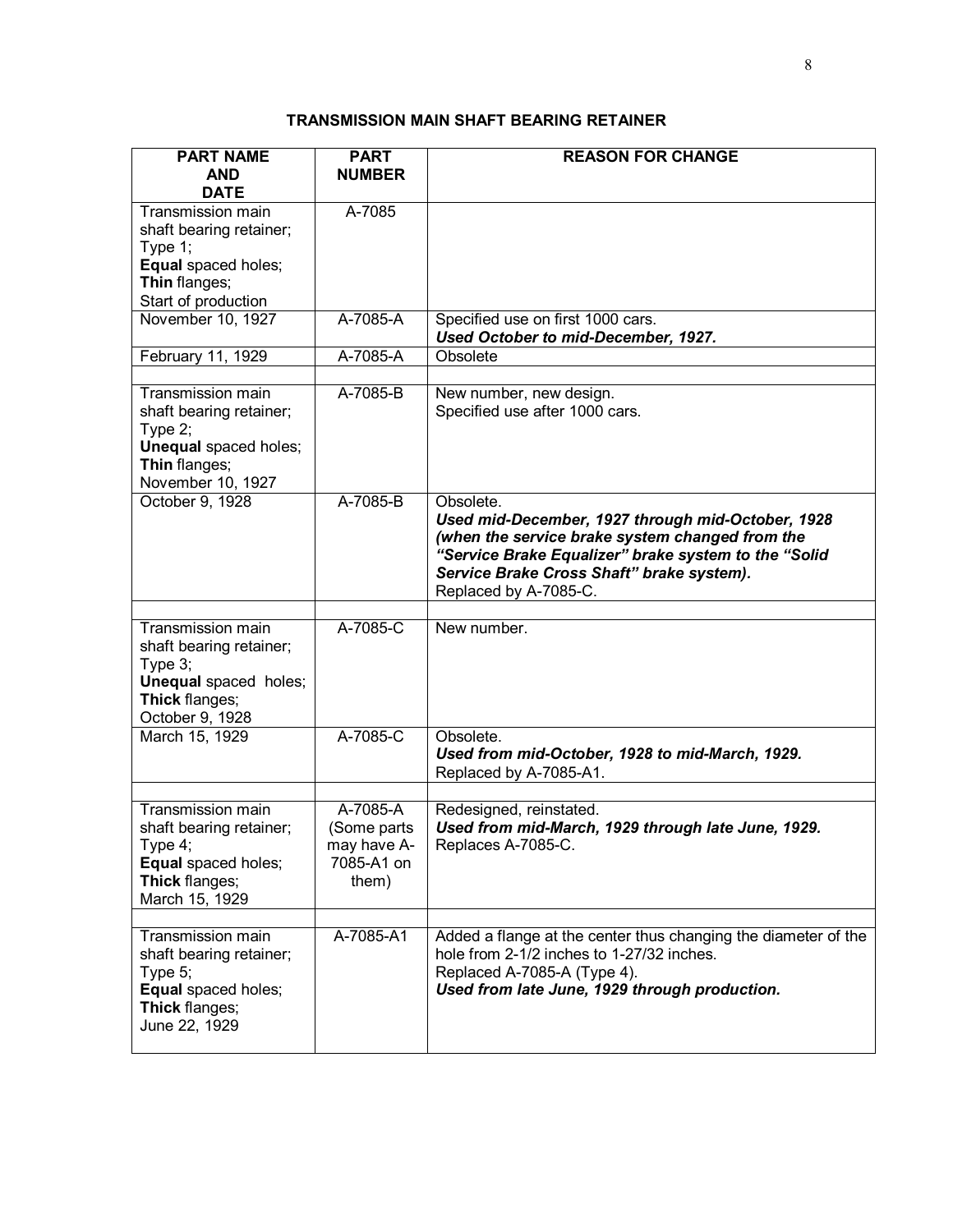**Note: For some reason the data in the Transmission main shaft bearing retainer did not reflect the change from the "1000" car designation to "3400" car designation on December 19, 1927. One must** *assume* **that since the Universal joint housing cap—inner and the Universal joint housing cap—outer assembly DID mention it (on December 19 and 30, 1927) that the Transmission main shaft bearing retainer did also due to the "equal/unequal" spaced hole configuration usage.**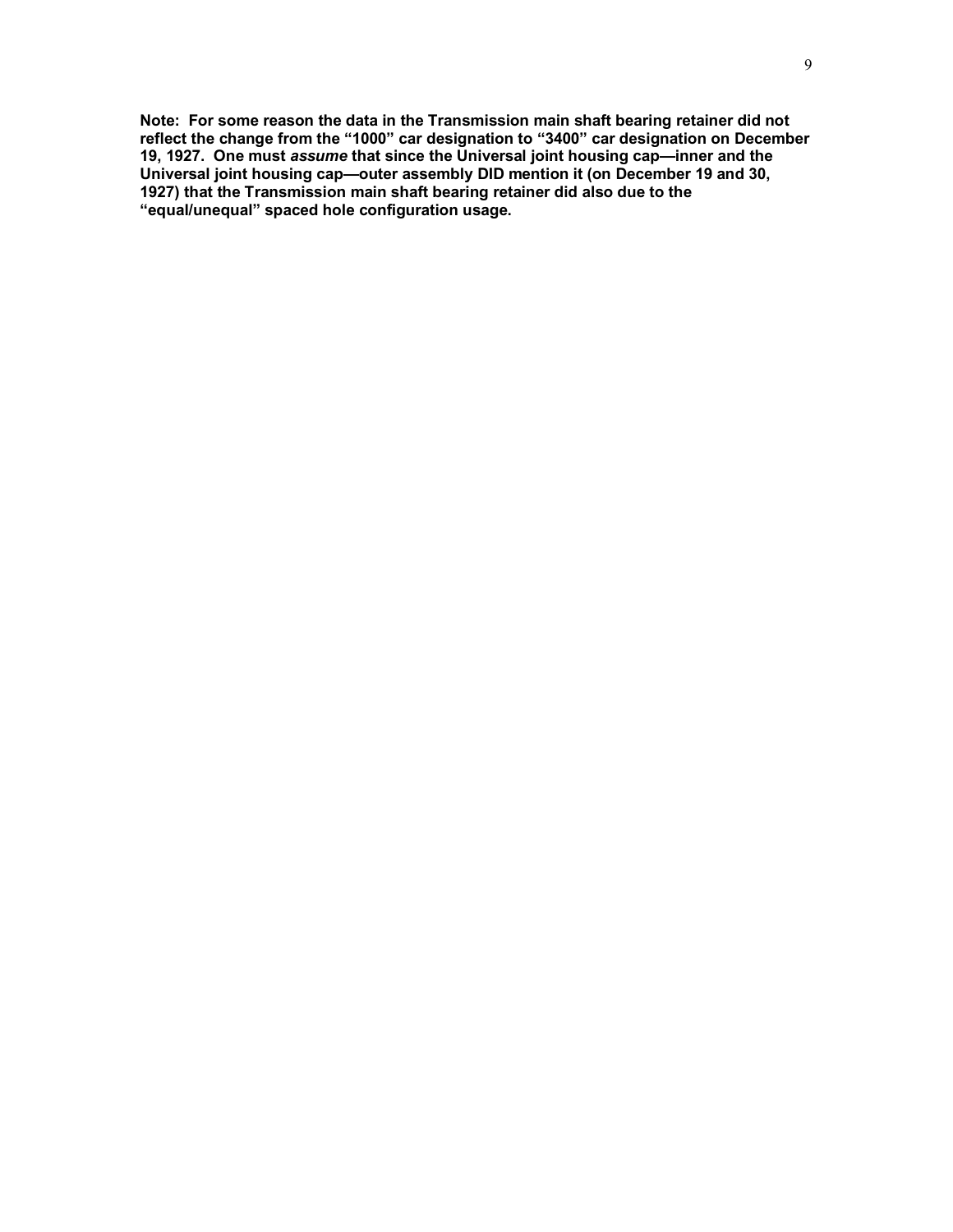## **UNIVERSAL JOINT HOUSING CAP—OUTER ASSEMBLY**

**There were two parts that made up the Universal joint housing cap—outer assembly A-4520. They were A-4518/A-4517, Universal joint housing cap—outer upper and A-4514, Universal joint housing cap—outer lower. Both the upper and lower caps were machined in pairs.**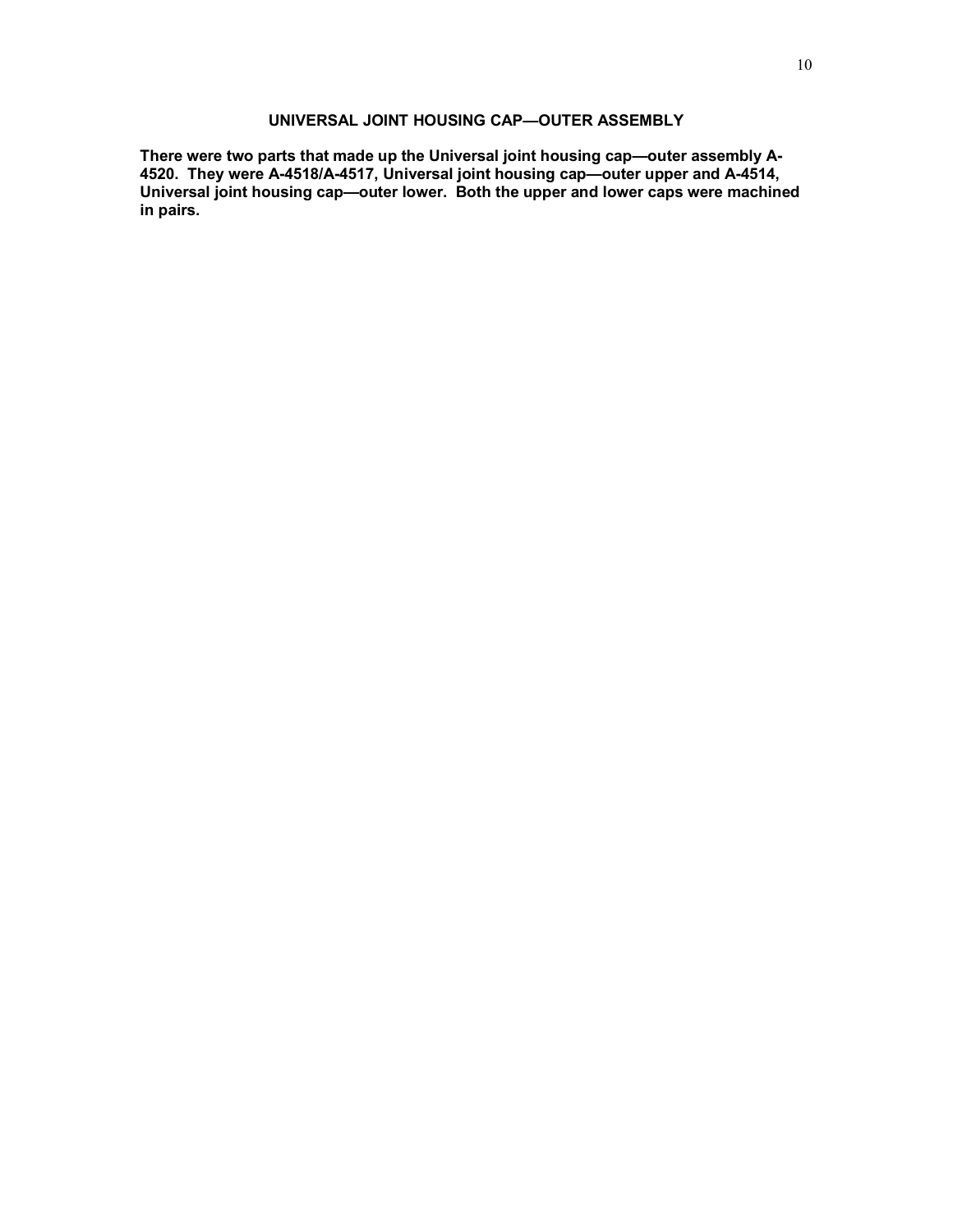| <b>PART NAME</b>                                                                                                                                                                      | <b>PART</b>                       | <b>REASON FOR CHANGE</b>                                                                                                                                                                                                                                                                                                                                                                                                                                                                                                                                                                                   |
|---------------------------------------------------------------------------------------------------------------------------------------------------------------------------------------|-----------------------------------|------------------------------------------------------------------------------------------------------------------------------------------------------------------------------------------------------------------------------------------------------------------------------------------------------------------------------------------------------------------------------------------------------------------------------------------------------------------------------------------------------------------------------------------------------------------------------------------------------------|
| <b>AND</b>                                                                                                                                                                            | <b>NUMBER</b>                     |                                                                                                                                                                                                                                                                                                                                                                                                                                                                                                                                                                                                            |
| <b>DATE</b>                                                                                                                                                                           |                                   |                                                                                                                                                                                                                                                                                                                                                                                                                                                                                                                                                                                                            |
| Universal joint<br>housing cap outer<br>assembly;<br>Type 1;<br>Equal holed<br>assembly;<br>Start of production;<br>Includes two (2)<br>varieties: Variety 1<br>with "T" type lug and | A-4514-C                          | At first, this assembly was to be used on the "first" 1000 cars.<br>However on December 2, 1927, with Release # 5440, the<br>1000 car designation was changed to the first 3400 cars. If<br>Ford was counting each engine as a car or truck, that would<br>mean then that the 3400 <sup>th</sup> vehicle would be engine number<br>*A3400*, which was stamped on December 21, 1927 thus<br>taking this early assembly up to that date and/or engine<br>number before the change to Type 2 was made.<br>As the designs were changed of the two halves in the                                                |
| boss and variety 2<br>with "D" type lug and<br>boss;<br>No known part<br>numbers on both<br>halves.                                                                                   |                                   | engineering department on December 2, 1927, and if we use<br>the thought that Ford used up every part he made, thus<br>discovering an abundance of these early equal spaced<br>assemblies, Ford made the 3400 car designation. (These are<br>my thoughts as we really do not know for sure. Maybe the<br>actual production scene was different).                                                                                                                                                                                                                                                           |
|                                                                                                                                                                                       |                                   | Used October to mid-December, 1927                                                                                                                                                                                                                                                                                                                                                                                                                                                                                                                                                                         |
| Universal joint                                                                                                                                                                       | A-4520                            | New number, new design.                                                                                                                                                                                                                                                                                                                                                                                                                                                                                                                                                                                    |
| housing cap outer<br>assembly;<br>Type 2;<br><b>Unequal</b> holed<br>assembly;<br>November 18, 1927                                                                                   |                                   | Only to be adopted after 3400 cars instead of 1000 cars.<br>Was to replace the "equal" holed design assembly, Type 1,<br>used in conjunction with Universal joint housing cap -inner, A-<br>4513, and the Transmission main shaft bearing retainer, A-<br>7085.                                                                                                                                                                                                                                                                                                                                            |
| Upper half part<br>numbers: A-4518,<br>AA-4518 or no<br>number;<br>Lower half part                                                                                                    |                                   | There were many revisions of the two halves from mid-<br>December, 1927 through late October, 1928 when the service<br>brake system changed. (See Part Description section and/or<br>the release data section).                                                                                                                                                                                                                                                                                                                                                                                            |
| numbers: A-4514 or<br>no part number.                                                                                                                                                 |                                   | Used from mid-December, 1927 through mid-October,<br>1928 (when the service brake system changed from the<br>"Service Brake Equalizer" brake system to the "Solid<br>Service Brake Cross Shaft" brake system).                                                                                                                                                                                                                                                                                                                                                                                             |
| December 2, 1927                                                                                                                                                                      | A-4518 (Top)<br>A-4514<br>(Lower) | The releases indicated that these were to be "new parts".<br>Specified to be used on "all chassis after 3400 cars instead of<br>after 1000 cars".<br>A-4519, Universal joint housing lug, was also a "new part".                                                                                                                                                                                                                                                                                                                                                                                           |
| Sept. 10-12, 1928                                                                                                                                                                     | A-4520-AR                         | Is now used for repairs only with the addition of "AR".                                                                                                                                                                                                                                                                                                                                                                                                                                                                                                                                                    |
|                                                                                                                                                                                       |                                   |                                                                                                                                                                                                                                                                                                                                                                                                                                                                                                                                                                                                            |
| Universal joint<br>housing cap outer<br>assembly;<br>Type 3;<br><b>Unequal holed</b><br>assembly;<br>September 10-12,<br>1928;<br>Upper half part<br>numbers: A-4518-B,<br>A-4517-B1, | A-4520-B                          | With the introduction of the new style "single" service brake<br>cross shaft assembly which replaced the "multiple" service<br>brake equalizer cross shaft assembly, a new design Universal<br>joint housing cap outer assembly was introduced without the<br>extension arms. The new parts were A-4518-B, Universal<br>joint housing cap—outer upper and A-4514-B, Universal joint<br>housing cap—outer lower. Although A-4514-B was introduced<br>in February, 1928 for the Model AA trucks, (AA-4520), it was<br>now going on the Model A cars.<br>There were many revisions of the two halves from mid |